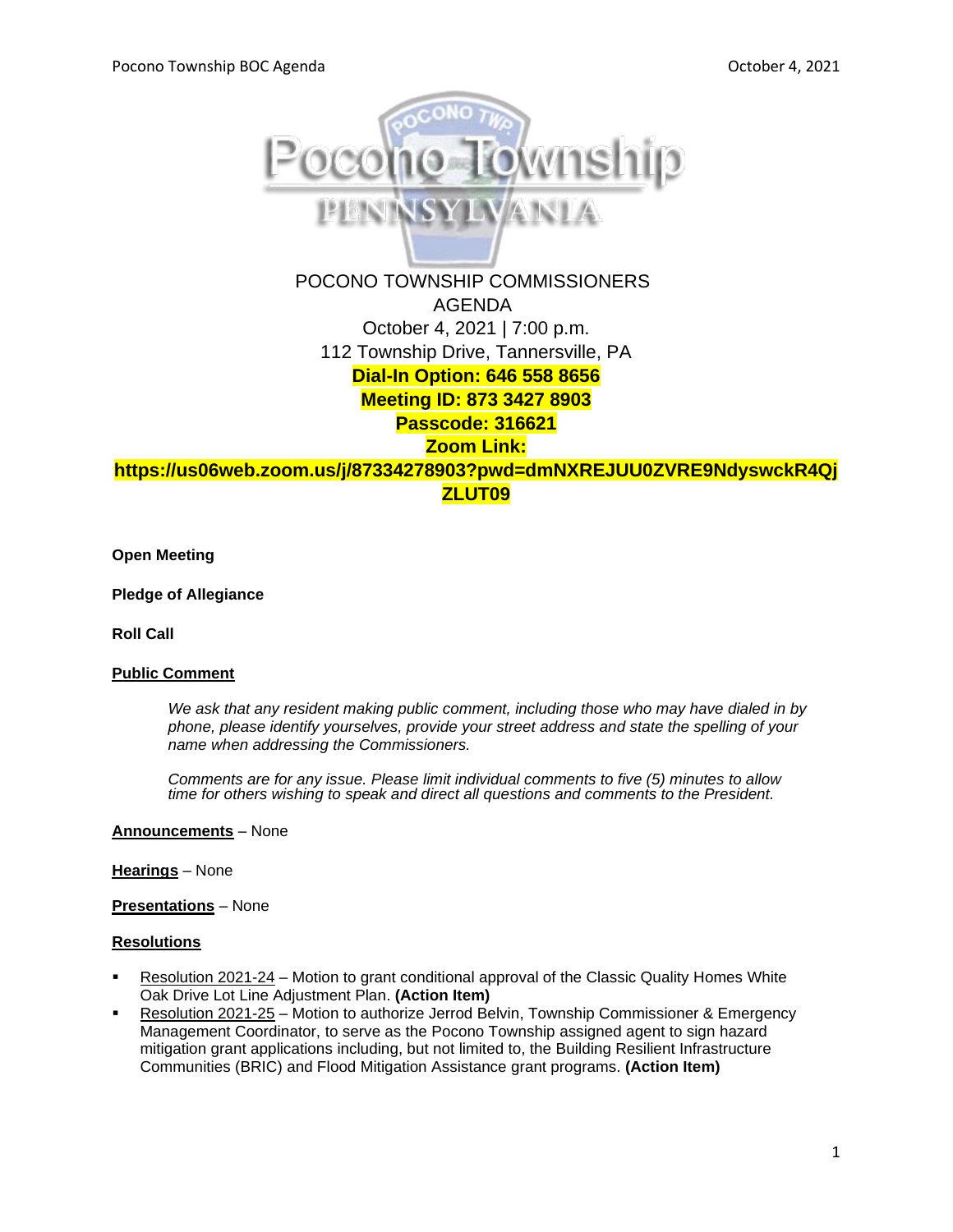## **Consent Agenda**

- Motion to approve a consent agenda of the following items:
	- $\circ$  Old business consisting of the minutes of the September 20, 2021 regular meeting of the Board of Commissioners.
	- o Financial transactions including:
		- **EXECT** Ratification of vouchers payable received through September 30, 2021 in the amount of \$585,546.66 and sewer operating expenditures in the amount of \$542.81.
		- Ratification of gross payroll for the pay period ending September 19, 2021 in the amount of \$130,439.82.
		- Vouchers payable received through September 30, 2021 in the amount of \$372,050.77.
		- Sewer operating fund expenditures through September 30, 2021 in the amount of \$40,849.54.
		- **EXECT** Sewer construction fund expenditures through September 30, 2021 in the amount of \$7,007.93.
		- Capital reserve fund expenditures through September 30, 2021 in the amount of \$5,519.87. **(Action Items)**

# **NEW BUSINESS**

- **1. Personnel** None
- **2. Travel/Training Authorizations** None

## **Report of the President**

Richard Wielebinski

- Motion to authorize the Northridge at Camelback Phase I Holly Court land development to proceed with applications for building permits conditioned on the applicant addressing all Township engineering comments as outlined in the letter dated October 1, 2021. **(Action Item)**
- Motion to set 2021 Pocono Township Trick-or-Treat hours for 5:00 p.m. to 8:00 p.m. on Sunday, October 31, 2021. **(Action Item)**
- Update regarding the installation of the basketball court at TLC Park and other projects at the site.

# **Commissioner Comments**

Jerrod Belvin – Vice President

- **Emergency Management Update**
- Monroe County Hazard Mitigation Plan Update
- Motion to authorize the Township solicitor to prepare an ordinance for the adoption of the 2021 International Fire Code (IFC). **(Action Item)**
- Motion to authorize solicitor to prepare an ordinance to establish Knox Box entry and SOS sensor requirements for restricted access following the 2021 International Fire Code for new construction in the Township. **(Action Item)**

Ellen Gnandt – Commissioner

Jerry Lastowski – Commissioner

Keith Meeker – Commissioner

### **Reports**

**Zoning**